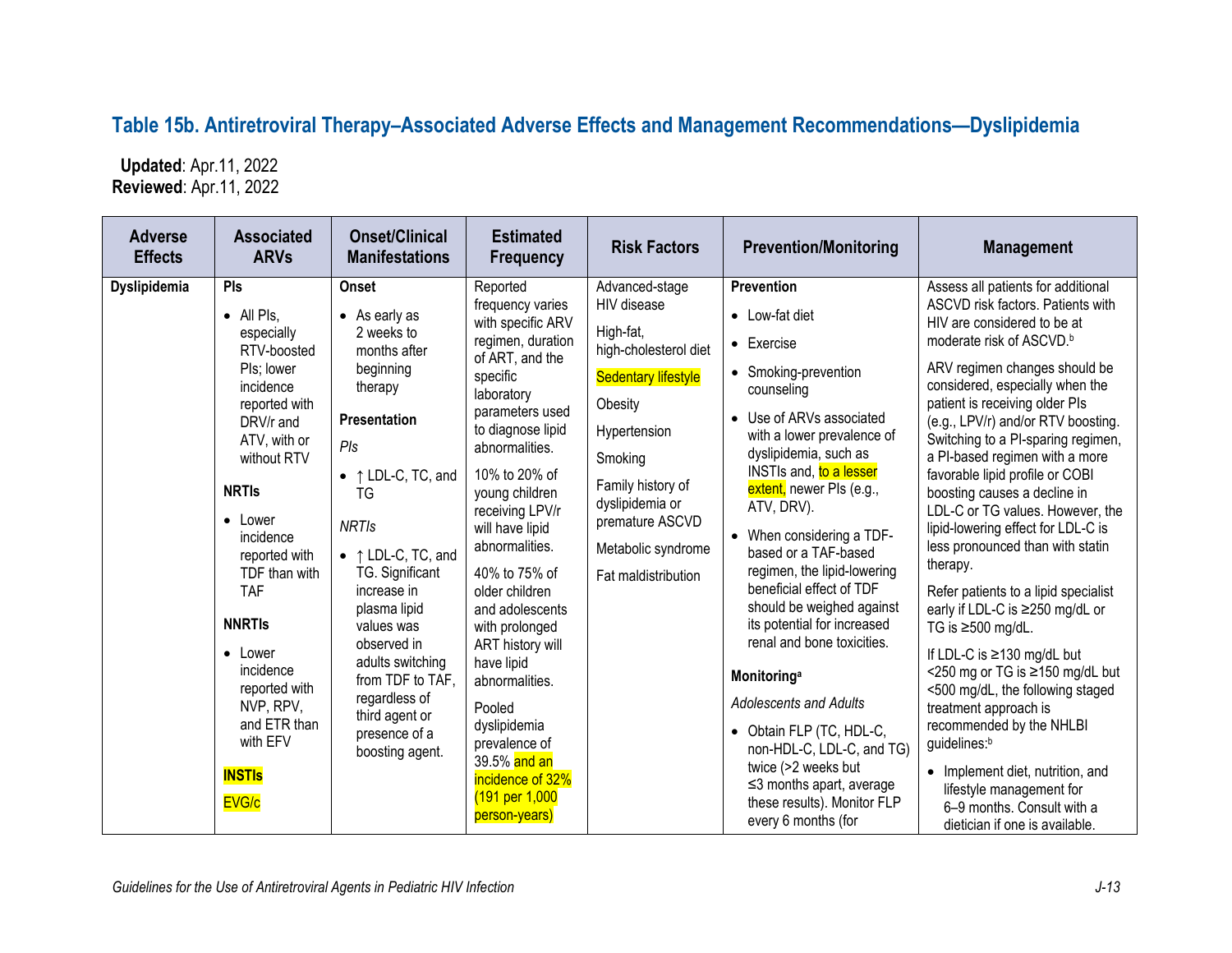| <b>NNRTIS</b><br>$\bullet$ $\uparrow$ LDL-C, TC, and<br>HDL-C | reported in a<br>recent meta-<br>analysis and a<br>recent review of a<br>large consortium<br>of prospective<br>observational<br>cohorts,<br>respectively. | abnormal results) or every<br>12 months (for normal<br>results).<br>Children (Aged ≥2 Years)<br>without Lipid Abnormalities or<br><b>Additional Risk Factors</b><br>• Obtain nonfasting screening<br>lipid profiles at entry into<br>care and then every<br>6-12 months, depending on<br>the results.<br>• If TG or LDL-C is elevated<br>or if a patient has additional<br>risk factors, obtain FLP.<br>Children with Lipid<br>Abnormalities and/or Additional<br><b>Risk Factors</b><br>• Obtain 12-hour FLP before<br>initiating or changing<br>therapy and every 6 months<br>thereafter (more often if<br>indicated).<br><b>Children Receiving Lipid-</b><br>Lowering Therapy with Statins<br>or Fibrates<br>• Obtain 12-hour FLP, LFT,<br>and CK at 4 weeks,<br>8 weeks, and 3 months after<br>starting lipid therapy.<br>• If minimal alterations in AST,<br>ALT, and CK are indicated,<br>monitor every 3-4 months<br>during the first year and | • If a 6- to 9-month trial of lifestyle<br>modification fails and the patient<br>is aged $\geq$ 10 years, consider<br>implementing lipid-lowering<br>therapy after consulting a lipid<br>specialist.<br>Statin therapy should be<br>considered for patients with<br>elevated LDL-C levels. NHLBI<br>provides recommendations for<br>statin therapy in patients with<br>specific LDL-C levels and risk<br>factors. <sup>b</sup> Concurrent<br>substitution-preferably to ARVs<br>with no inhibitory or inducing<br>effect on CYP3A4 or OATP1B1<br>(e.g., INSTI)-also should be<br>considered as appropriate to<br>limit drug-drug interaction<br>potential.<br>• Drug therapy can be<br>considered in cases of<br>severe hypertriglyceridemia<br>(TG ≥500 mg/dL). Fibrates<br>(gemfibrozil and fenofibrate) and<br>N-3 PUFAs derived from fish<br>oils may be used.<br>The long-term risks of lipid<br>abnormalities in children who are<br>receiving ART are unclear.<br>However, persistent dyslipidemia<br>in children may lead to premature<br>ASCVD. |
|---------------------------------------------------------------|-----------------------------------------------------------------------------------------------------------------------------------------------------------|-------------------------------------------------------------------------------------------------------------------------------------------------------------------------------------------------------------------------------------------------------------------------------------------------------------------------------------------------------------------------------------------------------------------------------------------------------------------------------------------------------------------------------------------------------------------------------------------------------------------------------------------------------------------------------------------------------------------------------------------------------------------------------------------------------------------------------------------------------------------------------------------------------------------------------------------------------|----------------------------------------------------------------------------------------------------------------------------------------------------------------------------------------------------------------------------------------------------------------------------------------------------------------------------------------------------------------------------------------------------------------------------------------------------------------------------------------------------------------------------------------------------------------------------------------------------------------------------------------------------------------------------------------------------------------------------------------------------------------------------------------------------------------------------------------------------------------------------------------------------------------------------------------------------------------------------------------------------------------------------------------------------------|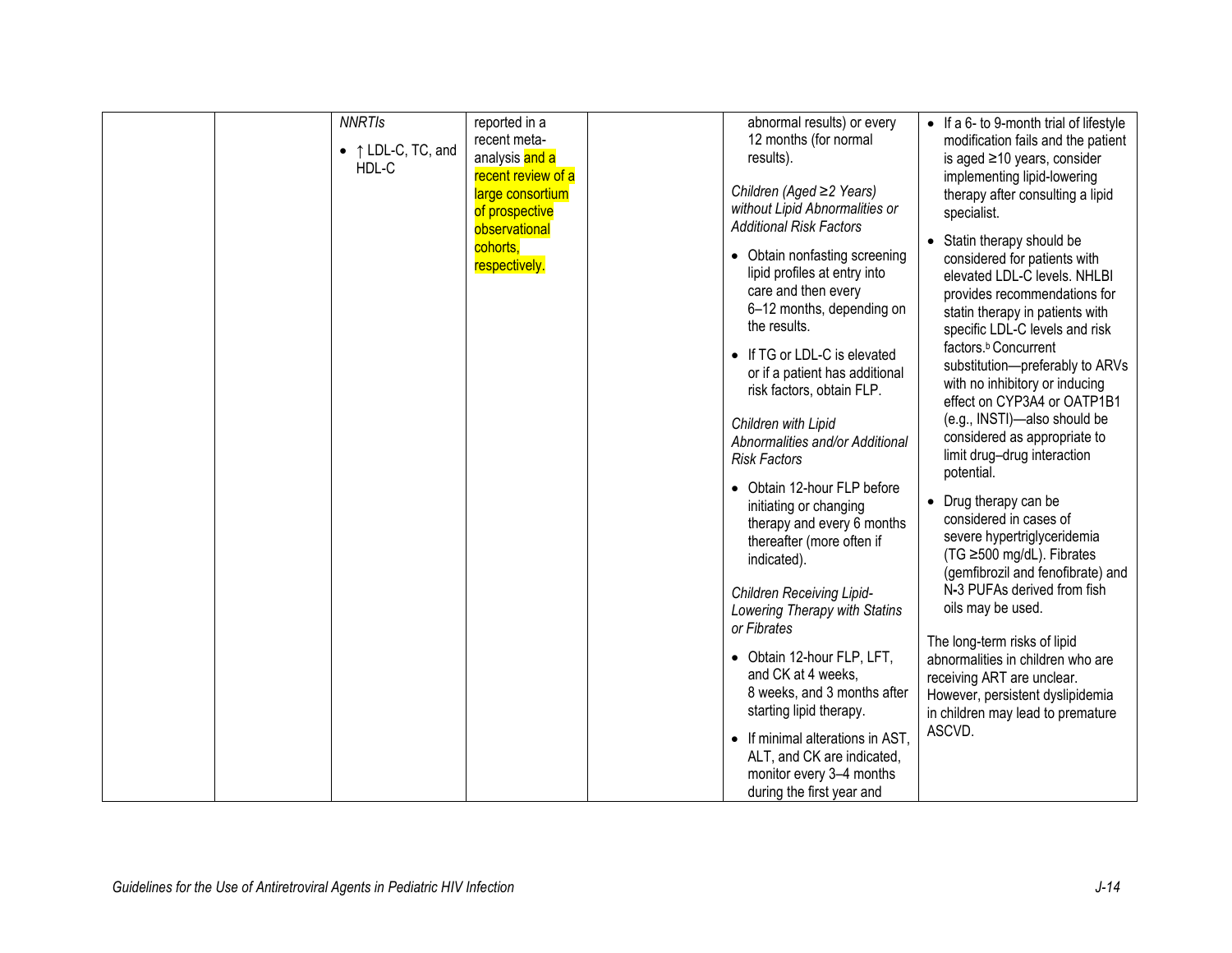|  | every 6 months thereafter<br>(or as clinically indicated).                      |  |
|--|---------------------------------------------------------------------------------|--|
|  | • Repeat FLP 4 weeks after<br>increasing doses of<br>antihyperlipidemic agents. |  |

<sup>a</sup> Because of the burden of collecting fasting blood samples, some practitioners routinely measure cholesterol and TG from nonfasting blood samples and follow-up abnormal values with a test done in the fasted state.

**b Refer to the NHLBI guidelines:** [Expert Panel on Integrated Guidelines for Cardiovascular Health and Risk Reduction in Children and Adolescents](https://www.nhlbi.nih.gov/files/docs/guidelines/peds_guidelines_full.pdf) (PDF).

Key: ALT = alanine aminotransferase; ART = antiretroviral therapy; ARV = antiretroviral; ASCVD = atherosclerotic cardiovascular disease; AST = aspartate aminotransferase; ATV = atazanavir; CK = creatine kinase; COBI = cobicistat; CYP3A4 = cytochrome P450 3A4; DRV = darunavir; DRV/r = darunavir/ritonavir; EFV = efavirenz; ETR = etravirine; EVG/c = elvitegravir/cobicistat; FLP = fasting lipid profile; HDL-C = high-density lipoprotein cholesterol; INSTI = integrase strand transfer inhibitor; LDL-C = low-density lipoprotein cholesterol; LFT = liver function test; LPV/r = lopinavir/ritonavir; NHLBI = National Heart, Lung, and Blood Institute; NNRTI = non-nucleoside reverse transcriptase inhibitor; NRTI = nucleoside reverse transcriptase inhibitor; NVP = nevirapine; OATP1B1 = organic anion transporter polypeptide 1B1; PI = protease inhibitor; PUFA = polyunsaturated fatty acid; RPV = rilpivirine; RTV = ritonavir; TAF = tenofovir alafenamide; TC = total cholesterol; TDF = tenofovir disoproxil fumarate; TG = triglycerides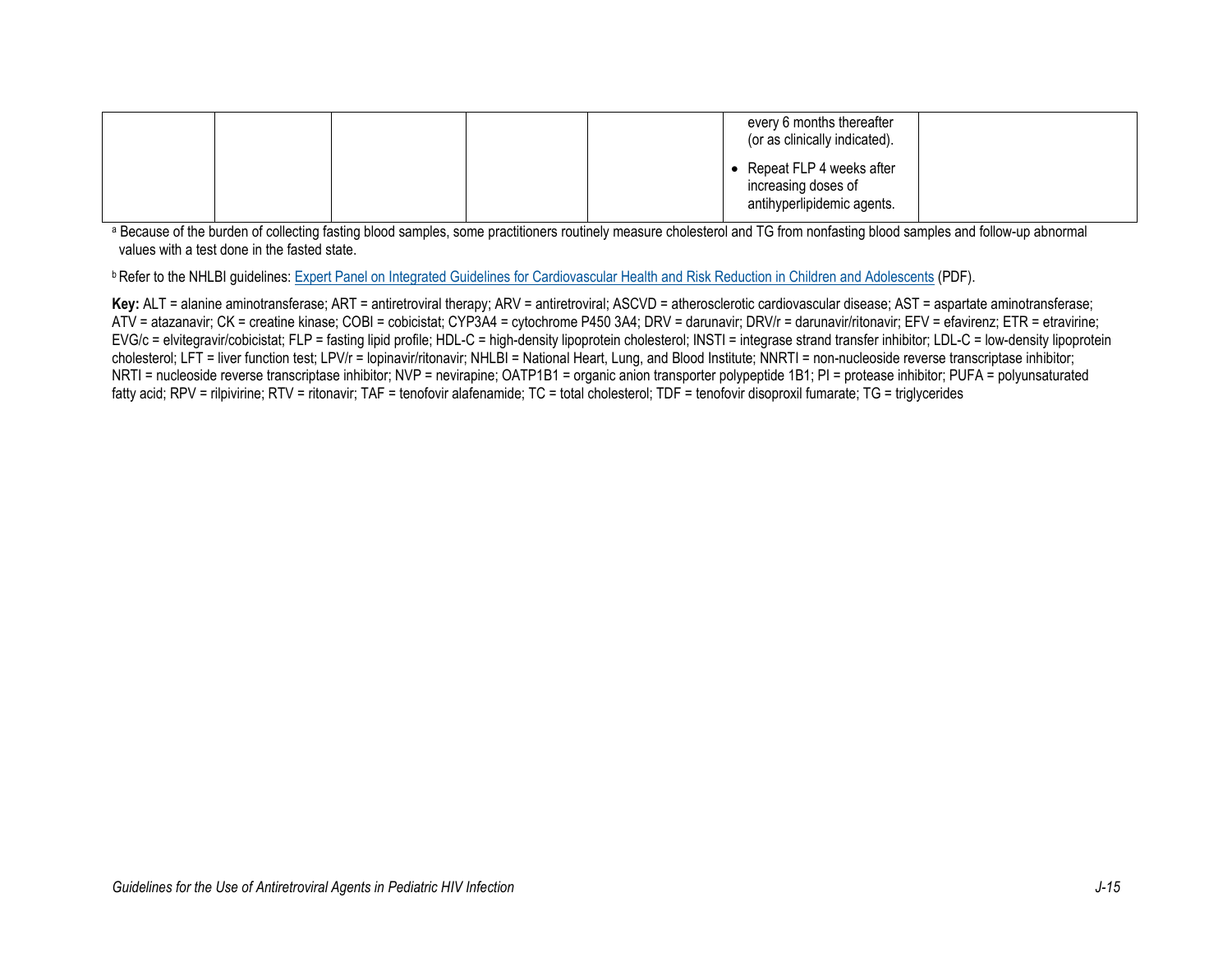## **References**[1-36](#page-3-0)

- <span id="page-3-0"></span>1. Aldrovandi GM, Lindsey JC, Jacobson DL, et al. Morphologic and metabolic abnormalities in vertically HIV-infected children and youth. *AIDS*. 2009;23(6):661-672. Available at: [http://www.ncbi.nlm.nih.gov/pubmed/19279441.](http://www.ncbi.nlm.nih.gov/pubmed/19279441)
- 2. Arpadi S, Shiau S, Strehlau R, et al. Metabolic abnormalities and body composition of HIV-infected children on lopinavir or nevirapine-based antiretroviral therapy. *Arch Dis Child*. 2013;98(4):258-264. Available at: [http://www.ncbi.nlm.nih.gov/pubmed/23220209.](http://www.ncbi.nlm.nih.gov/pubmed/23220209)
- 3. Barlow-Mosha L, Eckard AR, McComsey GA, Musoke PM. Metabolic complications and treatment of perinatally HIV-infected children and adolescents. *J Int AIDS Soc*. 2013;16:18600. Available at: [http://www.ncbi.nlm.nih.gov/pubmed/23782481.](http://www.ncbi.nlm.nih.gov/pubmed/23782481)
- 4. Blazquez D, Ramos-Amador JT, Sainz T, et al. Lipid and glucose alterations in perinatally-acquired HIV-infected adolescents and young adults. *BMC Infect Dis*. 2015;15:119. Available at: [http://www.ncbi.nlm.nih.gov/pubmed/25880777.](http://www.ncbi.nlm.nih.gov/pubmed/25880777)
- 5. Bwakura-Dangarembizi M, Musiime V, Szubert AJ, et al. Prevalence of lipodystrophy and metabolic abnormalities in HIV-infected African children after 3 years on first-line antiretroviral therapy. *Pediatr Infect Dis J*. 2015;34(2):e23-31. Available at: [http://www.ncbi.nlm.nih.gov/pubmed/25068287.](http://www.ncbi.nlm.nih.gov/pubmed/25068287)
- 6. Casado JL, de Los Santos I, Del Palacio M, et al. Lipid-lowering effect and efficacy after switching to etravirine in HIV-infected patients with intolerance to suppressive HAART. *HIV Clin Trials*. 2013;14(1):1-9. Available at: [http://www.ncbi.nlm.nih.gov/pubmed/23372109.](http://www.ncbi.nlm.nih.gov/pubmed/23372109)
- 7. Cid-Silva P, Fernandez-Bargiela N, Margusino-Framinan L, et al. Treatment with tenofovir alafenamide fumarate worsens the lipid profile of HIV-infected patients versus treatment with tenofovir disoproxil fumarate, each coformulated with elvitegravir, cobicistat, and emtricitabine. *Basic Clin Pharmacol Toxicol*. 2019;124(4):479-490. Available at: [https://www.ncbi.nlm.nih.gov/pubmed/30388308.](https://www.ncbi.nlm.nih.gov/pubmed/30388308)
- 8. Courlet P, Livio F, Alves Saldanha S, et al. Real-life management of drug-drug interactions between antiretrovirals and statins. *J Antimicrob Chemother*. 2020;75(7):1972-1980. Available at: [https://www.ncbi.nlm.nih.gov/pubmed/32240298.](https://www.ncbi.nlm.nih.gov/pubmed/32240298)
- 9. Dejkhamron P, Unachak K, Aurpibul L, Sirisanthana V. Insulin resistance and lipid profiles in HIV-infected Thai children receiving lopinavir/ritonavir-based highly active antiretroviral therapy. *J Pediatr Endocrinol Metab*. 2014;27(5-6):403-412. Available at: [http://www.ncbi.nlm.nih.gov/pubmed/24259240.](http://www.ncbi.nlm.nih.gov/pubmed/24259240)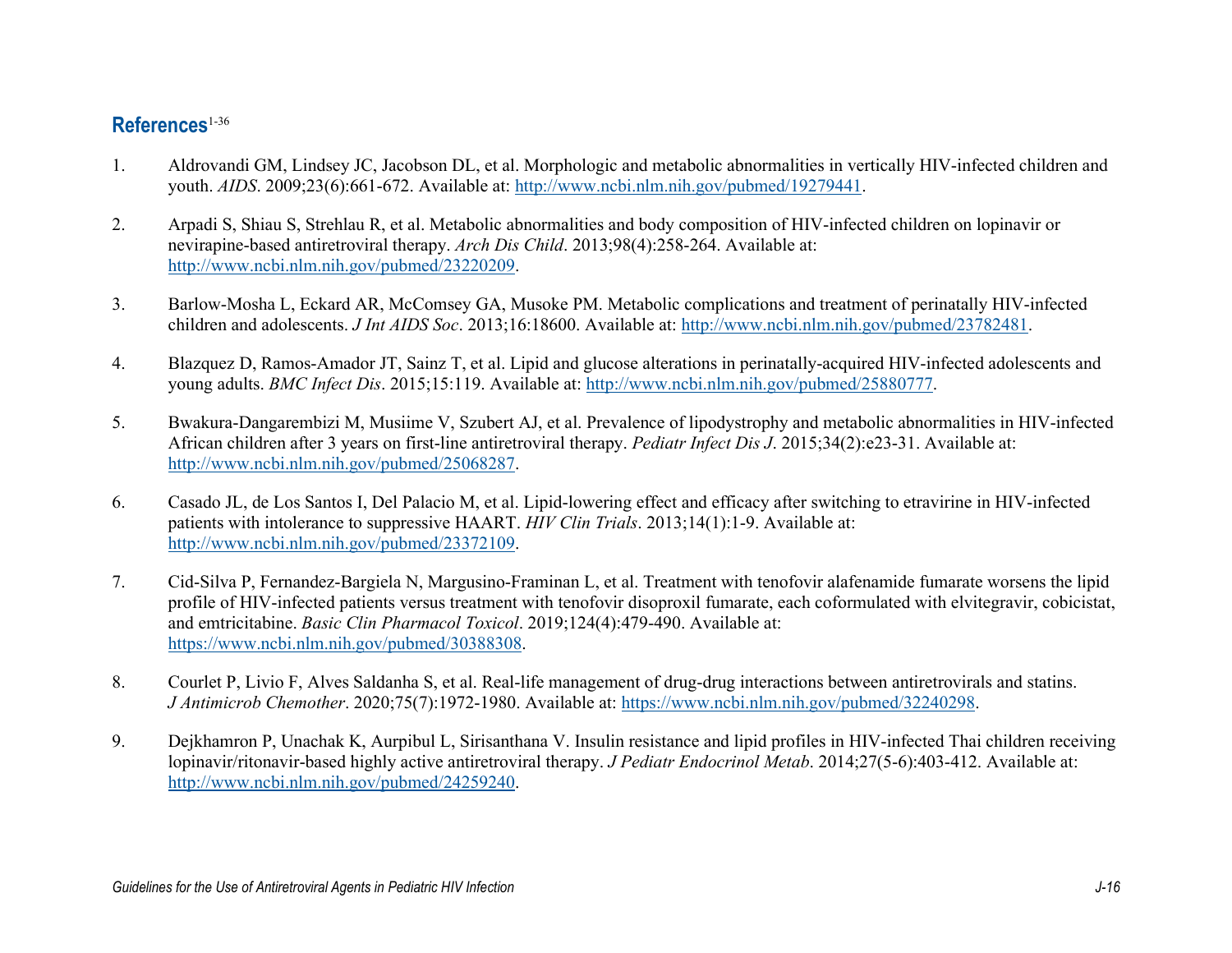- 10. Echecopar-Sabogal J, D'Angelo-Piaggio L, Chaname-Baca DM, Ugarte-Gil C. Association between the use of protease inhibitors in highly active antiretroviral therapy and incidence of diabetes mellitus and/or metabolic syndrome in HIV-infected patients: a systematic review and meta-analysis. *Int J STD AIDS*. 2018;29(5):443-452. Available at: [https://www.ncbi.nlm.nih.gov/pubmed/28956700.](https://www.ncbi.nlm.nih.gov/pubmed/28956700)
- 11. Echeverria P, Bonjoch A, Puig J, Ornella A, Clotet B, Negredo E. Significant improvement in triglyceride levels after switching from ritonavir to cobicistat in suppressed HIV-1-infected subjects with dyslipidaemia. *HIV Med*. 2017;18(10):782-786. Available at: [https://www.ncbi.nlm.nih.gov/pubmed/28671337.](https://www.ncbi.nlm.nih.gov/pubmed/28671337)
- 12. Expert Panel on Integrated Guidelines for Cardiovascular Health and Risk Reduction in Children and Adolescents. Integrated guidelines for cardiovascular health and risk reduction in children and adolescents. The report of the expert panel. 2011.
- 13. Food and Drug Administration. FDA drug safety communication: interactions between certain HIV or hepatitis C drugs and cholesterol-lowering statin drugs can increase the risk of muscle injury. 2012. Available at: [http://www.fda.gov/Drugs/DrugSafety/ucm293877.htm.](http://www.fda.gov/Drugs/DrugSafety/ucm293877.htm)
- 14. Grand M, Bia D, Diaz A. Cardiovascular risk assessment in people living with HIV: a systematic review and meta-analysis of reallife data. *Curr HIV Res*. 2020;18(1):5-18. Available at: [https://www.ncbi.nlm.nih.gov/pubmed/31830884.](https://www.ncbi.nlm.nih.gov/pubmed/31830884)
- 15. Grundy SM, Stone NJ, Bailey AL, et al. 2018 AHA/ACC/AACVPR/AAPA/ABC/ACPM/ADA/AGS/APhA/ASPC/NLA/PCNA guideline on the management of blood cholesterol: executive summary: a report of the American College of Cardiology/American Heart Association Task Force on Clinical Practice Guidelines. *Circulation*. 2019;139(25):e1046-e1081. Available at: [https://www.ncbi.nlm.nih.gov/pubmed/30565953.](https://www.ncbi.nlm.nih.gov/pubmed/30565953)
- 16. Hazra R, Cohen RA, Gonin R, et al. Lipid levels in the second year of life among HIV-infected and HIV-exposed uninfected Latin American children. *AIDS*. 2012;26(2):235-240. Available at: [http://www.ncbi.nlm.nih.gov/pubmed/22008654.](http://www.ncbi.nlm.nih.gov/pubmed/22008654)
- 17. Innes S, Abdullah KL, Haubrich R, Cotton MF, Browne SH. High prevalence of dyslipidemia and insulin resistance in HIV-infected pre-pubertal African children on antiretroviral therapy. *Pediatr Infect Dis J*. 2015;35(1):e1-7. Available at: [http://www.ncbi.nlm.nih.gov/pubmed/26421804.](http://www.ncbi.nlm.nih.gov/pubmed/26421804)
- 18. Irira ME, Philemon RN, Mmbaga JY, et al. Dyslipidemia in HIV-infected children and adolescents on antiretroviral therapy receiving care at Kilimanjaro Christian Medical Centre in Tanzania: a cross-sectional study. *Infect Dis (Auckl)*. 2020;13:1178633720948860. Available at: [https://www.ncbi.nlm.nih.gov/pubmed/32922028.](https://www.ncbi.nlm.nih.gov/pubmed/32922028)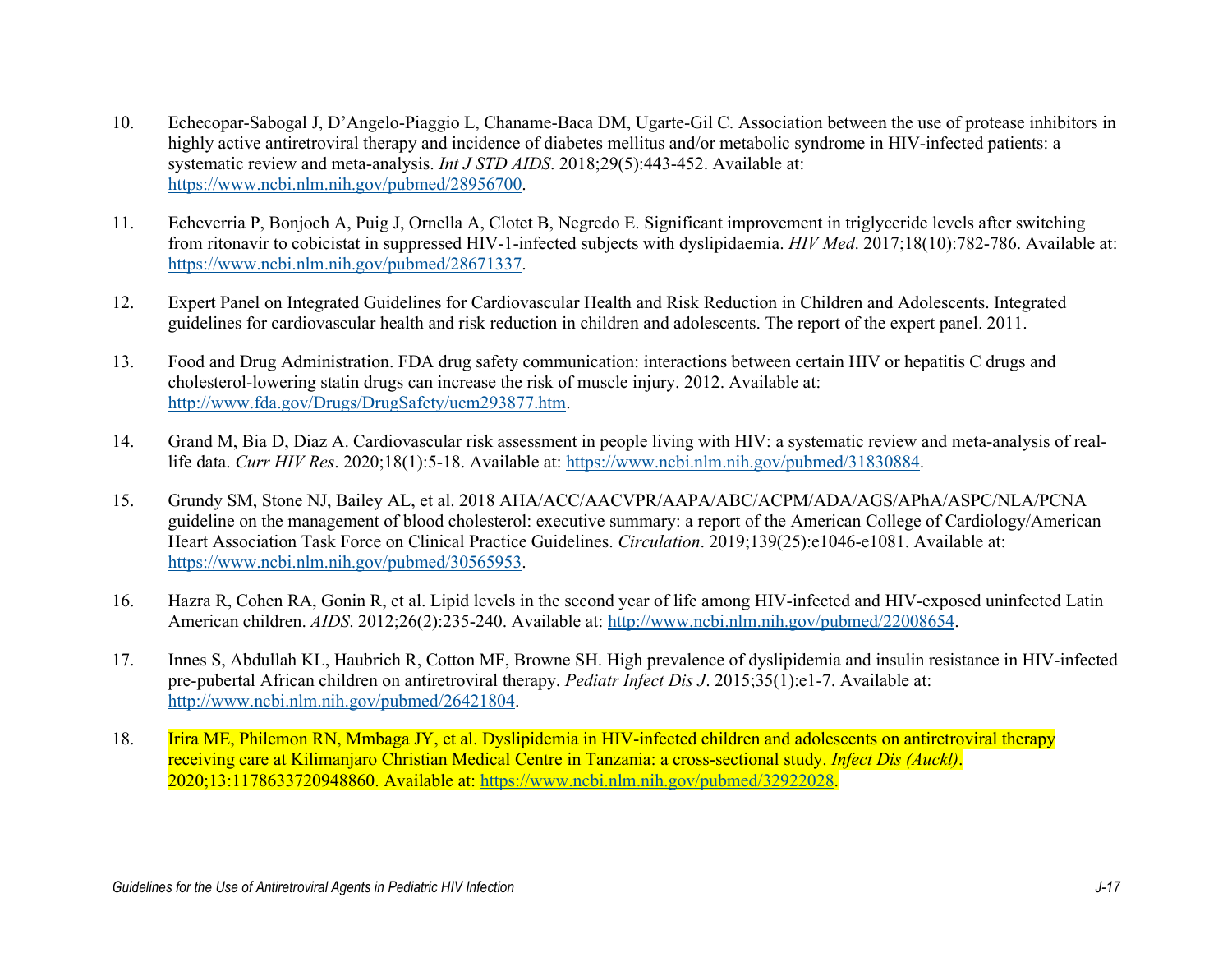- 19. Jacobson DL, Williams P, Tassiopoulos K, Melvin A, Hazra R, Farley J. Clinical management and follow-up of hypercholesterolemia among perinatally HIV-infected children enrolled in the PACTG 219C study. *J Acquir Immune Defic Syndr*. 2011;57(5):413-420. Available at: [http://www.ncbi.nlm.nih.gov/pubmed/21602698.](http://www.ncbi.nlm.nih.gov/pubmed/21602698)
- 20. Jao J, Yu W, Patel K, et al. Improvement in lipids after switch to boosted atazanavir or darunavir in children/adolescents with perinatally acquired HIV on older protease inhibitors: results from the Pediatric HIV/AIDS Cohort Study. *HIV Med*. 2018;19(3):175-183. Available at: [https://www.ncbi.nlm.nih.gov/pubmed/29159965.](https://www.ncbi.nlm.nih.gov/pubmed/29159965)
- 21. Kauppinen KJ, Kivela P, Sutinen J. Switching from tenofovir disoproxil fumarate to tenofovir alafenamide significantly worsens the lipid profile in a real-world setting. *AIDS Patient Care STDS*. 2019;33(12):500-506. Available at: [https://www.ncbi.nlm.nih.gov/pubmed/31742421.](https://www.ncbi.nlm.nih.gov/pubmed/31742421)
- 22. Lagoutte-Renosi J, Flammang M, Chirouze C, et al. Real-life impact on lipid profile of a switch from tenofovir disoproxil fumarate to tenofovir alafenamide in HIV-infected patients. *Curr HIV Res*. 2021;19(1):84-89. Available at: [https://www.ncbi.nlm.nih.gov/pubmed/32838719.](https://www.ncbi.nlm.nih.gov/pubmed/32838719)
- 23. Langat A, Benki-Nugent S, Wamalwa D, et al. Lipid changes in Kenyan HIV-1-infected infants initiating highly active antiretroviral therapy by 1 year of age. *Pediatr Infect Dis J*. 2013;32(7):e298-304. Available at[: http://www.ncbi.nlm.nih.gov/pubmed/23385950.](http://www.ncbi.nlm.nih.gov/pubmed/23385950)
- 24. Lazzaretti RK, Kuhmmer R, Sprinz E, Polanczyk CA, Ribeiro JP. Dietary intervention prevents dyslipidemia associated with highly active antiretroviral therapy in human immunodeficiency virus type 1-infected individuals: a randomized trial. *J Am Coll Cardiol*. 2012;59(11):979-988. Available at: [http://www.ncbi.nlm.nih.gov/pubmed/22402068.](http://www.ncbi.nlm.nih.gov/pubmed/22402068)
- 25. Lee FJ, Monteiro P, Baker D, et al. Rosuvastatin vs. protease inhibitor switching for hypercholesterolaemia: a randomized trial. *HIV Med*. 2016;17(8):605-614. Available at: [http://www.ncbi.nlm.nih.gov/pubmed/26987376.](http://www.ncbi.nlm.nih.gov/pubmed/26987376)
- 26. Melvin AJ, Montepiedra G, Aaron L, et al. Safety and efficacy of atorvastatin in human immunodeficiency virus-infected children, adolescents and young adults with hyperlipidemia. *Pediatr Infect Dis J*. 2017;36(1):53-60. Available at: [https://www.ncbi.nlm.nih.gov/pubmed/27749649.](https://www.ncbi.nlm.nih.gov/pubmed/27749649)
- 27. O'Gorman CS, O'Neill MB, Conwell LS. Considering statins for cholesterol-reduction in children if lifestyle and diet changes do not improve their health: a review of the risks and benefits. *Vasc Health Risk Manag*. 2011;7:1-14. Available at: [http://www.ncbi.nlm.nih.gov/pubmed/21339908.](http://www.ncbi.nlm.nih.gov/pubmed/21339908)